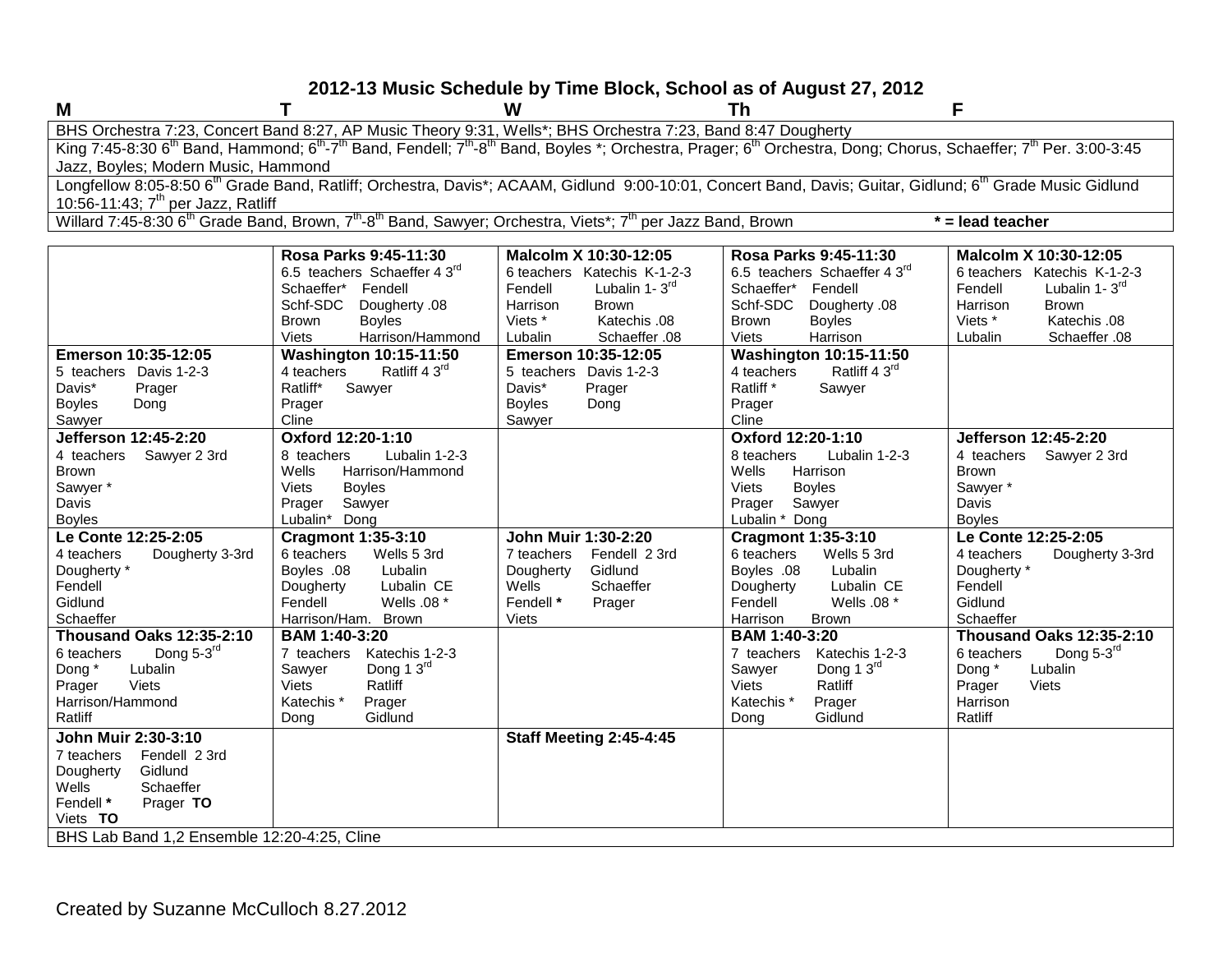# Appendix A

| BSEP Professional Development Program - FY 2012 through FY 2014 |                        |           |                   |           |                       |
|-----------------------------------------------------------------|------------------------|-----------|-------------------|-----------|-----------------------|
|                                                                 | Grade                  | <b>FY</b> | <b>FY</b>         | <b>FY</b> |                       |
| <b>Positions &amp; Activities</b>                               | Level                  | 2011-12   | 2012-13           | 2013-14   |                       |
| <b>Current Proposal and Prior Year Comparison</b>               |                        |           |                   |           |                       |
| <b>Elementary Literacy Coaches</b>                              | $K-5$                  | 2.75      | 2.75              | 2.75      |                       |
| <b>District Lead Literacy Coach</b>                             | $K-12$                 | 0.40      | 0.40              | 0.40      |                       |
| MS English Language Arts Coach                                  | $6 - 8$                | 0.40      | 0.40              | 0.40      |                       |
| District English Language Coach                                 | $K-12$                 | 0.60      | 0.50              |           | 0.40 to Cat funds     |
| <b>TWI/Bilingual TSA</b>                                        | $\overline{K}$         | n.a.      | 0.20              | 0.20      |                       |
| Math Coach                                                      | $K-5$                  | 0.85      | 0.50              |           | 0.30 to Cat funds     |
| Math Coach                                                      | $6 - 8$                | n.a.      | 0.40              |           | $0.35$ to Cat funds   |
| <b>BHS PD Leaders</b>                                           | <b>BHS</b>             | 1.00      | $\overline{1.20}$ |           | $2.00$ from grant     |
| <b>Instructional Technology TSA</b>                             | $K-12$                 | 0.34      | 0.34              | 0.34      |                       |
| Rtl <sup>2</sup> TSA or Behavior Specialist                     | $K-8$                  | 0.30      | 0.40              |           | 0.30 to Cat funds     |
| <b>Staff Development Coordinator</b>                            | $Pre-K-12$             | 0.20      | 0.50              |           | 0.40 to Cat funds     |
|                                                                 | <b>Total FTE</b>       | 6.84      | 7.59              | 7.84      |                       |
| Previously Funded by BSEP Professional Development Funds        |                        |           |                   |           |                       |
| TSA: Improving Instruction Using Data                           | $K-12$                 | 0.80      | 0.00              |           |                       |
| Culturally Responsive Teaching                                  | $K-12$                 | 0.55      |                   |           | 0.00 to BSEP Eval     |
| Supervisor Family Engagement & Equity                           | $K-12$                 |           | 0.50              |           | $0.00$ ended          |
|                                                                 |                        | n.a.      | 0.50              |           | 0.00 to BSEP Outreach |
|                                                                 | <b>Total FTE</b>       | 1.35      | 1.00              | 0.00      |                       |
|                                                                 |                        |           |                   |           |                       |
|                                                                 | <b>Grand Total FTE</b> | 8.19      | 8.59              | 7.84      |                       |
| <b>Other Professional Development Activities</b>                |                        |           |                   |           |                       |
| Teacher-Initiated PD (TIP)                                      | $K-12$                 |           |                   |           |                       |
| Teacher Leader Stipends - ELD, ELA, Math, Equity                | $K-8$                  | \$50,000  | \$50,000          | \$50,000  |                       |
| Specialized Workshops for Secondary Teachers                    | $9 - 12$               | \$60,600  | \$80,155          | \$80,200  |                       |
| <b>Total Other PD Initiatives</b>                               |                        | \$25,000  | \$15,000          | \$6,000   |                       |
| <b>Previously Funded Activities</b>                             |                        | \$135,600 | \$145,155         | \$136,200 |                       |
| Math Consultant @ BHS                                           |                        |           |                   |           |                       |
| <b>Culturally Responsive Training</b>                           | $9 - 12$               | \$18,000  | \$0               |           | \$0 ended             |
| Teacher College Program                                         |                        | \$30,000  | \$25,000          |           | \$0 to Cat funds      |
| <b>ACOE</b> Math Consortium                                     |                        | \$0       | \$10,000          |           | \$0 to Cat funds      |
|                                                                 |                        | \$0       | \$12,000          |           | \$0 to Cat funds      |
| <b>Total Previously Funded Activities</b>                       |                        | \$48,000  | \$47,000          |           | \$0 to Cat funds      |
| <b>Grand Total Program Activities</b>                           |                        | \$183,600 | \$192,155         | \$136,200 |                       |
|                                                                 |                        |           |                   |           |                       |
| <b>Priorities for Carryover Funds</b>                           |                        |           |                   |           |                       |
| Middle School Writing Scoring                                   | $6 - 8$                | \$15,000  | \$15,000          |           |                       |
| Specialized Workshops for Secondary Teachers                    |                        |           |                   | \$10,000  |                       |
| <b>Welcoming Schools Training</b>                               |                        | \$10,000  | \$10,000          | \$15,000  |                       |
| Mentors for Voluntary PAR Referrals                             |                        | $-0-$     | \$10,000          | \$7,000   |                       |
| <b>ULSS/Rtl Workshops</b>                                       |                        | \$10,000  | \$10,000          | \$10,000  |                       |
|                                                                 |                        | \$12,000  | \$8,000           | \$8,000   |                       |
| <b>Total Carryover Priorities</b>                               |                        | \$47,000  | \$53,000          | \$50,000  |                       |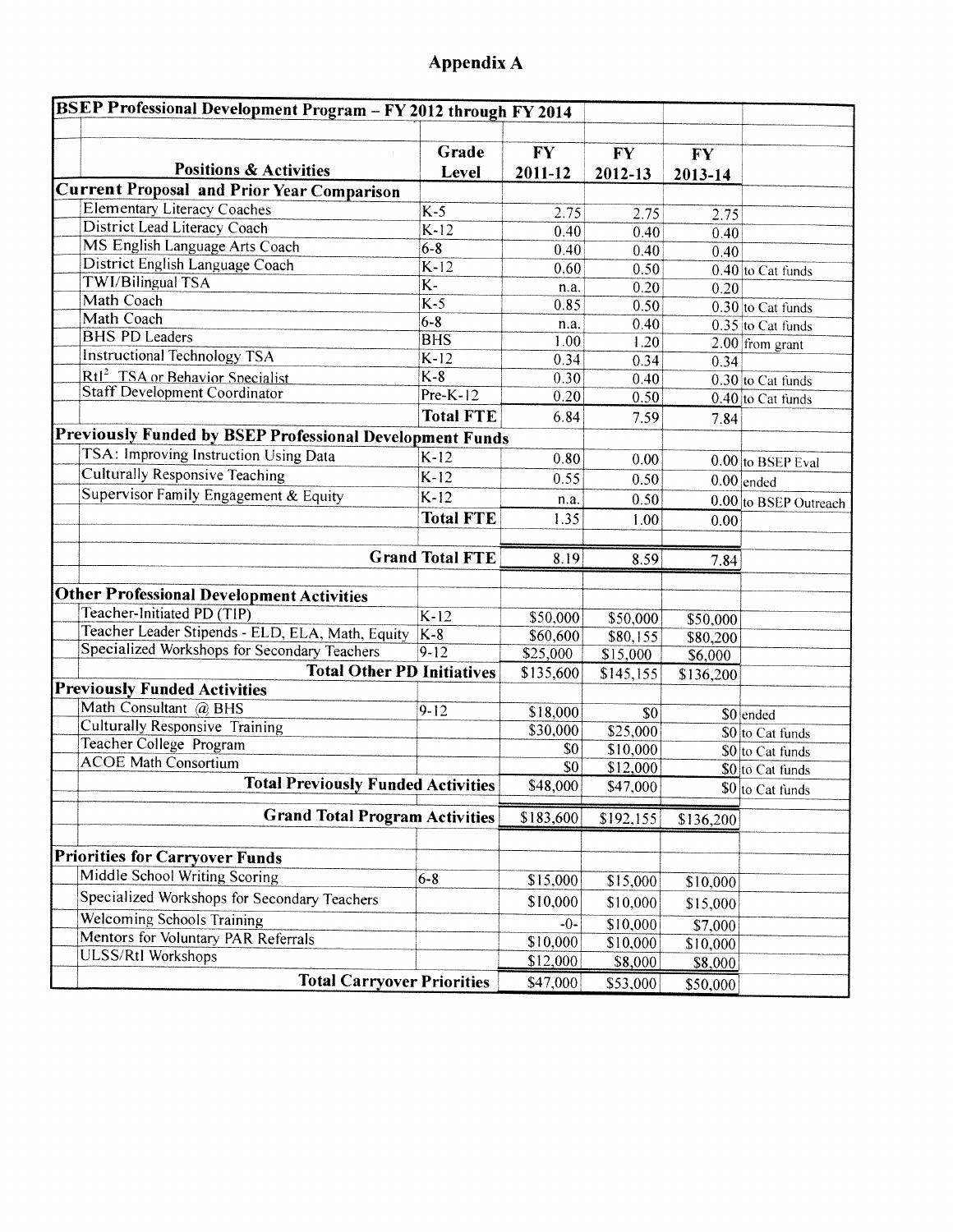# BSEP: Changes in Fund Balance FY 2009-10 to FY 2012/13

## **Professional Development (0855)**

|                            |           |                                             |           | FY 2009/10 FY 2010/11 FY 2011/12 FY 2012/13 |
|----------------------------|-----------|---------------------------------------------|-----------|---------------------------------------------|
| Beginning Fund Balance     | 162,227   | 456,086                                     | 424,955   | 376,610                                     |
| Net Change to Fund Balance | 293,859   | (31, 131)                                   | (48, 345) | (245, 418)                                  |
| <b>Ending Fund Balance</b> | 456,086   | 424,955                                     | 376,610   | 131,192                                     |
| Evaluation (0856)          |           |                                             |           |                                             |
|                            |           |                                             |           | FY 2009/10 FY 2010/11 FY 2011/12 FY 2012/13 |
| Beginning Fund Balance     | (23, 767) | 82,527                                      | 72,416    | 87,634                                      |
| Net Change to Fund Balance | 106,294   | (10, 111)                                   | 15,218    | (54, 659)                                   |
| Ending Fund Balance        | 82,527    | 72,416                                      | 87,634    | 32,975                                      |
| Parent Outreach (0857)     |           |                                             |           |                                             |
|                            |           | FY 2009/10 FY 2010/11 FY 2011/12 FY 2012/13 |           |                                             |
| Beginning Fund Balance     | 67,501    | 107,003                                     | 93,640    | 228,650                                     |
| Net Change to Fund Balance | 39,502    | (13, 363)                                   | 135,010   | (31, 504)                                   |
| <b>Ending Fund Balance</b> | 107,003   | 93,640                                      | 228,650   | 197,146                                     |
| Music/VAPA (0853)          |           |                                             |           |                                             |
|                            |           | FY 2009/10 FY 2010/11 FY 2011/12 FY 2012/13 |           |                                             |
| Beginning Fund Balance     | 389,185   | 515,261                                     | 430,864   | 375,399                                     |
| Net Change to Fund Balance | 126,076   | (84, 397)                                   | (55, 465) | (143, 562)                                  |
| <b>Ending Fund Balance</b> | 515,261   | 430,864                                     | 375,399   | 231,837                                     |
| Libraries (0860)           |           |                                             |           |                                             |
|                            |           | FY 2009/10 FY 2010/11 FY 2011/12 FY 2012/13 |           |                                             |
| Beginning Fund Balance     | 495,319   | 560,426                                     | 562,334   | 555,936                                     |
| Net Change to Fund Balance | 65,107    | 1,908                                       | (6,398)   | (114,350)                                   |
| <b>Ending Fund Balance</b> | 560,426   | 562,334                                     | 555,936   | 441,586                                     |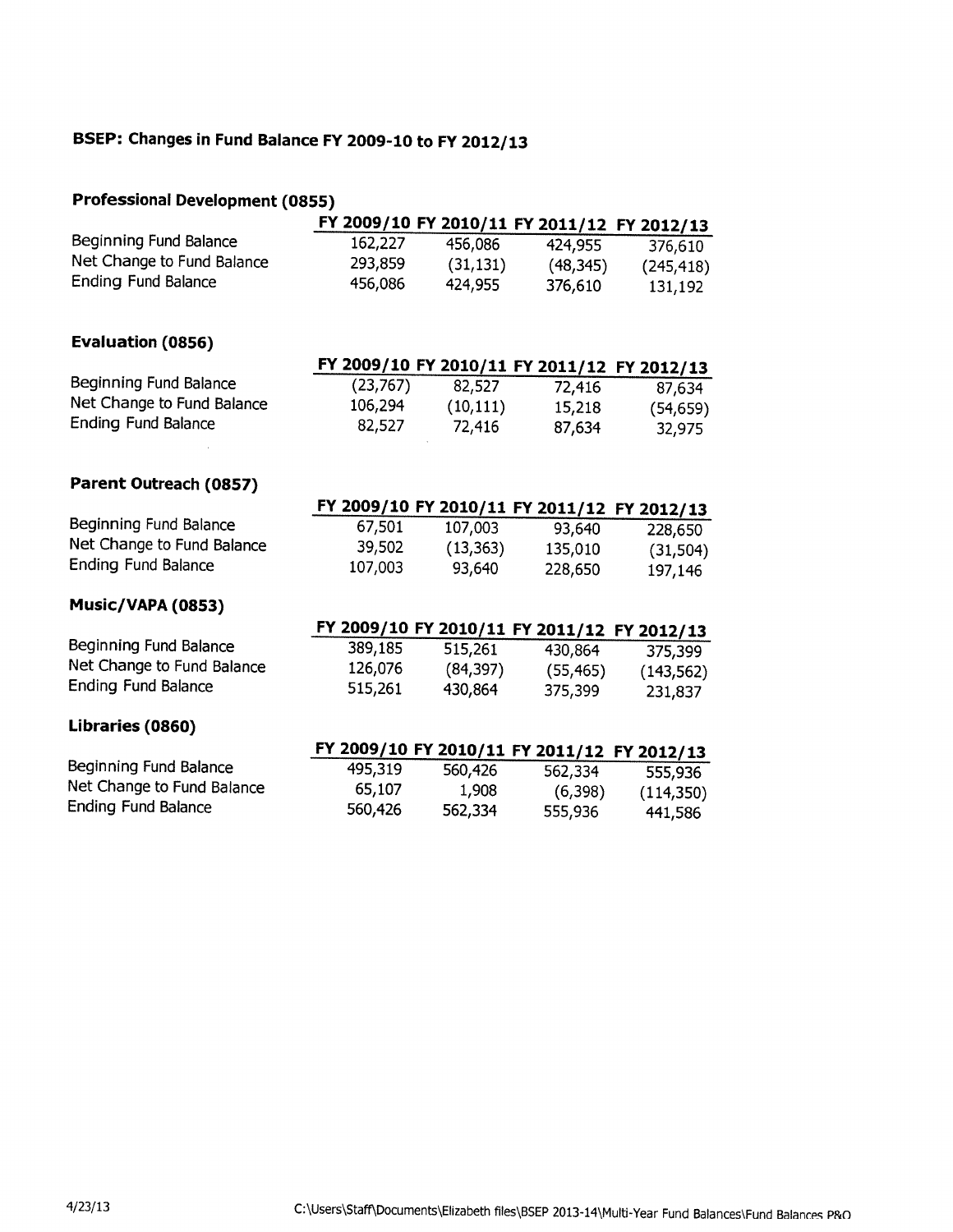## **Estimate of Impact of a Change in Special Tax Rates**

|                         |            | <b>BSEP/Measure A</b>           |                                    |                           | <b>Measure BB</b>    |                                     |                           |
|-------------------------|------------|---------------------------------|------------------------------------|---------------------------|----------------------|-------------------------------------|---------------------------|
| Property<br><b>Type</b> | SQ FT      | 2011/12<br><b>Split</b><br>Rate | <b>Residential</b><br>Rate<br>Only | <b>Difference</b><br>Rate | <b>Split</b><br>Rate | 2011/12 Residential<br>Rate<br>Only | <b>Difference</b><br>Rate |
| Residential             | 59,815,910 | \$15,940,940                    | \$15,940,940                       | \$0                       | \$3,774,384          | \$3,774,384                         | \$0                       |
| Commercial              | 18,569,673 | \$7,459,438                     | \$4,948,818                        | ( \$2,510,620)            | \$1,756,691          | \$1,171,746                         | ( \$584, 945)             |
|                         | 78,385,583 | \$23,400,378                    | \$20,889,758                       | ( \$2,510,620)            | \$5,531,075          | \$4,946,130                         | $($ \$584,945)            |

### **Assumptions**

- 1. Based on 2011/12 non-exempt square footage
- 2. 2011/12 rates by Measure Measure A/BSEP: \$.2665 Residential, \$.4017 Commercial Measure BB/Facilities & Maintenance: .0631 Residential, .0946 Commercial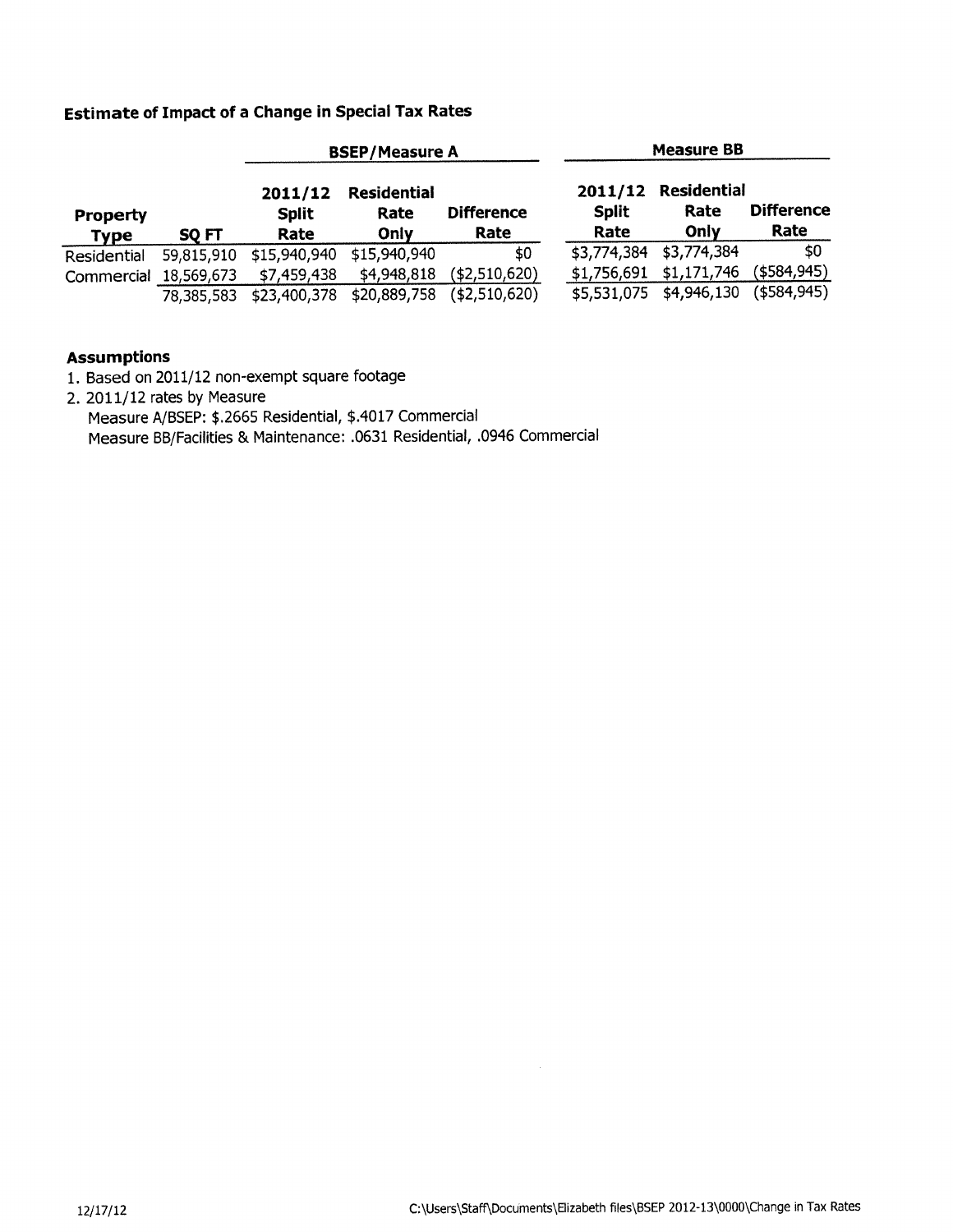# **BERKELEY UNIFIED SCHOOL DISTRICT**

| TO:          | BSEP Planning & Oversight Committee                                                                                                                                                      |
|--------------|------------------------------------------------------------------------------------------------------------------------------------------------------------------------------------------|
| <b>FROM:</b> | Suzanne McCulloch, Visual & Performing Arts Coordinator, and<br>Neil Smith and Javetta Cleveland, Co-Superintendents                                                                     |
| DATE:        | April 23, 2013                                                                                                                                                                           |
|              | <b>SUBJECT:</b> Recommendation for expenditure of funds from the Berkeley<br>Public Schools Educational Excellence Act of 2006 for the<br>Visual and Performing Arts Programs in 2013-14 |

## **BACKGROUND INFORMATION**

The Berkeley Public Schools Educational Excellence Act of 2006 allocates 6.25% of the available revenues annually to:

*Providing quality instructional programs in music and the visual arts for elementary and middle school students. Revenues may be used for, but are not restricted to, providing qualified teachers and staff, professional development in the arts, musical instruments and instructional materials, services and equipment necessary to conduct these programs.* (Section 3.B.ii.b)

## **Program Objectives**

Music is an integral part of human experience. Used in celebrations, rituals and everyday life, it expresses the heights and depths of human feelings and emotions, the joys and the sorrow encountered by all. Significantly, the study of music combines human emotional experience and intellectual cognition.

One of the greatest values of a comprehensive music program is that it allows all students to fully develop those qualities that will help them understand and enjoy life. It provides a means for creativity and selfexpression. Through music they learn that their thoughts and feelings can be communicated nonverbally by composing and improvising music using higher-order thinking processes, such as those involved in skill mastery, analysis and synthesis.

### **Program Summary**

BSEP funds provide the instrumental and choral music program for grades 4-8 and support arts instruction and professional development in arts integration in the elementary and middle schools. In March 2013, BUSD was recognized by the NAMM Foundation as one of the Best Communities in the United States for Music Education 2013. Berkeley is one of 307 recognized districts in the United States and one of only two in Northern California.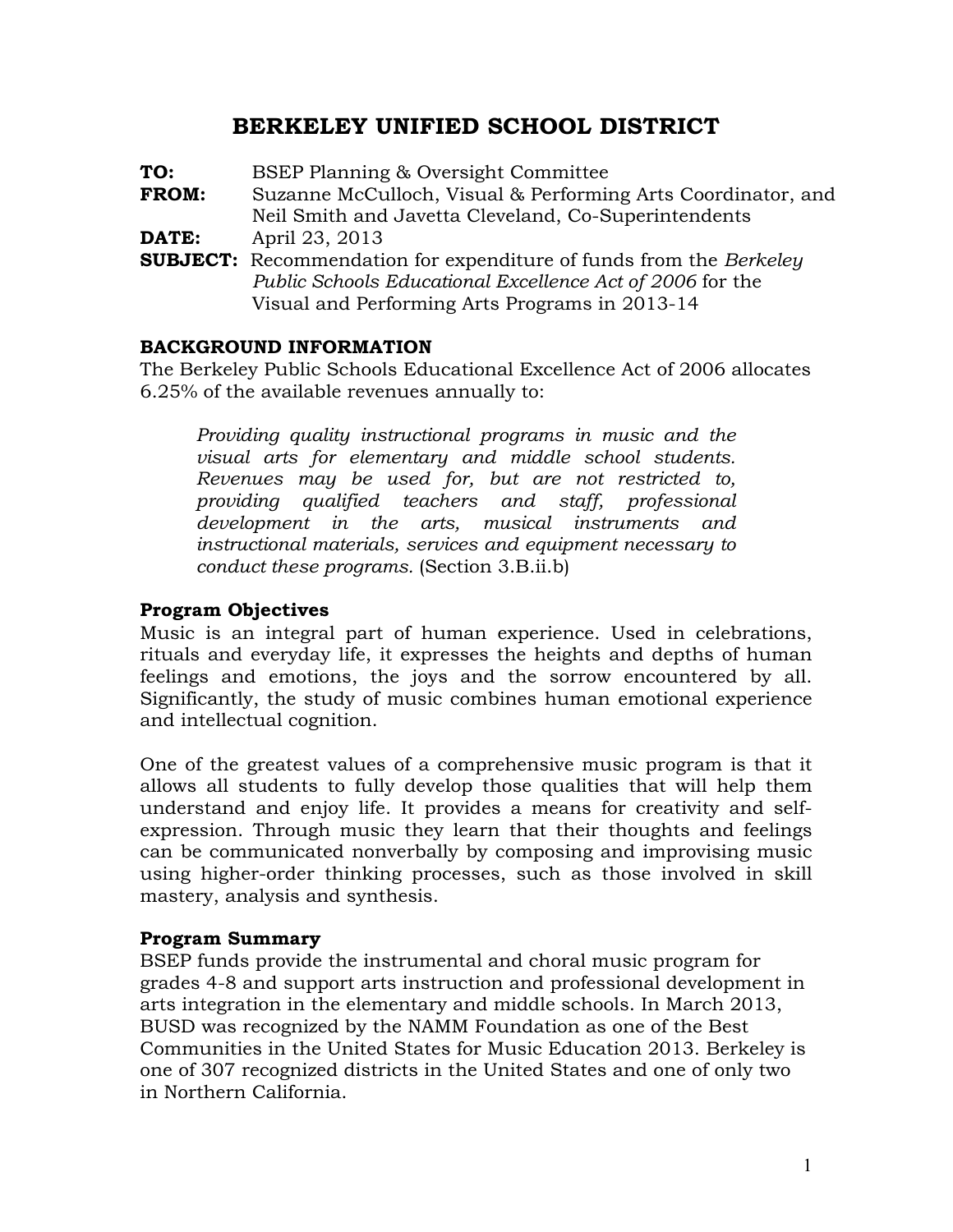Music Program Summary

All Fourth and Fifth Grades receive music instruction twice per week. Four types of instruction are delivered—strings (orchestra), woodwinds and brass (band), world music (percussion, ukuleles, guitars).

The Middle School music program continues to expand. Fifty-two per cent (52%) of middle school students participate in music, an increase from 35% in 2011-12**.** Classes are held five days a week, usually during zero period.

Choices include 6th Grade Band, 7th-8th grade Band, two levels of Orchestra, Chorus, Jazz Band, Guitar, or the Academy of Choral Arts and Modern Music (ACAAM, Longfellow). Jazz Band is an after school elective four days a week at the middle schools. Modern Music meets one day a week at King. For 2013-14 there will continue to be two Orchestras and three bands during zero period at King to accommodate the large number of students who have signed up for music. Jazz Band will continue at all three middle schools**.** 

Visual and Performing Arts Program Summary

The VAPA BSEP resource provides curriculum and professional development support to the district's dance, drama and visual art teachers K-8 by providing workshops as well as facilitating meetings with their Berkeley High School peers on district PD days. In addition, there is financial support for conferences and summer PD. By request, dance, drama and visual arts teachers may choose to have the VAPA Program Supervisor as their evaluator. Elementary schools in the Arts Anchor Program receive \$7,000 per school along with planning and implementation support towards their arts integration project. \$2,000 per school year is available to each middle school for drama materials

## **BUDGET RECOMMENDATIONS FOR MUSIC, VISUAL and PERFORMING ARTS for FY 2013-14**

The following recommendation is for the allocation of funds for the Purpose of Libraries in accordance with BSEP/Measure A.

### **Release Time Music Teachers \$424,400**

• Release Time Transfer to General Fund 4.64 FTE

In accordance with the teacher contract, fourth and fifth grade teachers receive five periods of release time per week. The General Fund pays for the science, dance and art teachers who provide part of this release time. However, the music teachers providing release time, formerly funded by the General Fund, are now funded by BSEP. This is done through a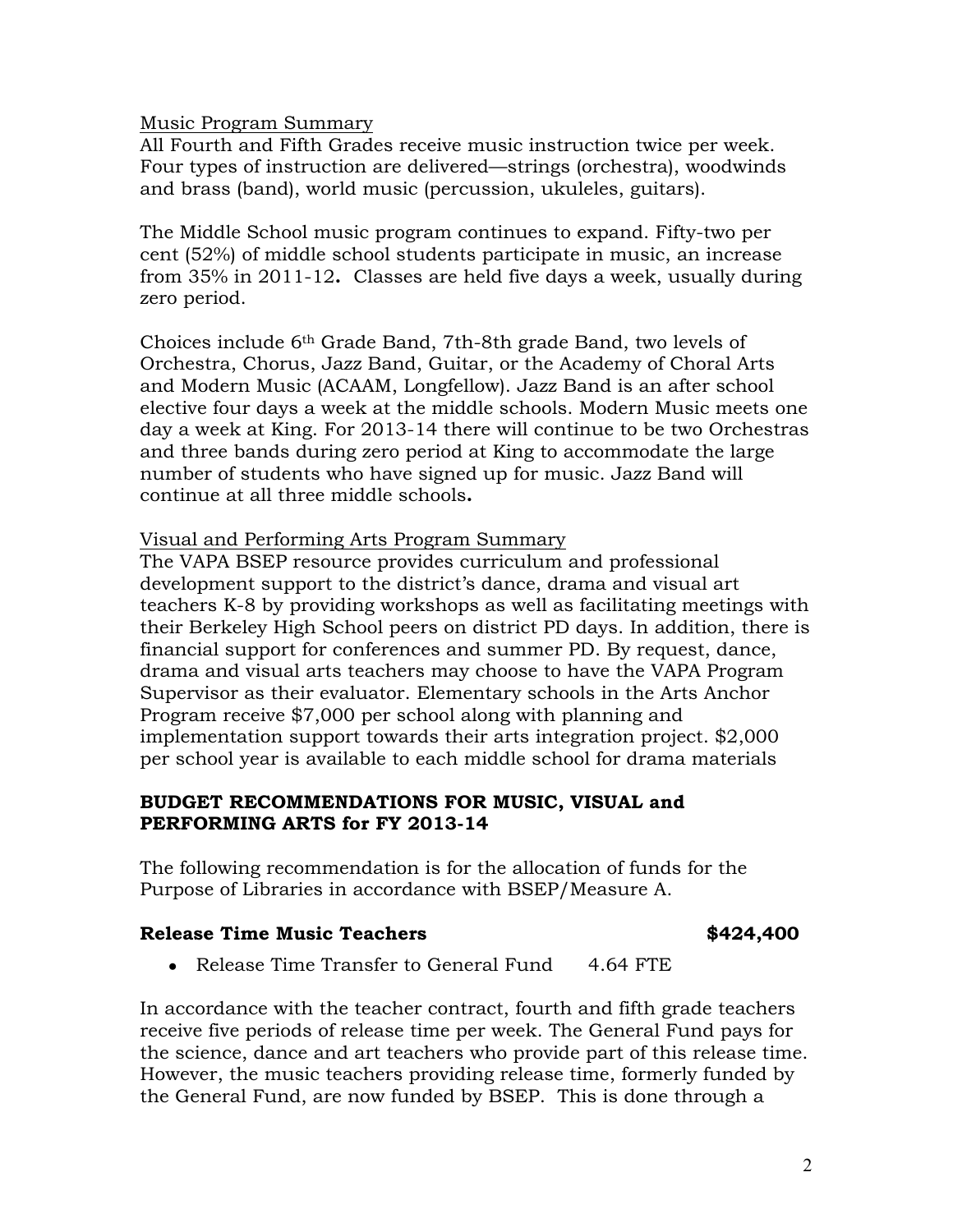transfer to the General Fund equal to cost of the music teacher FTE required for two periods per week of fourth and fifth grade teacher release time.

## **Music Program Staffing 1986 1997 12:33 13:43 14:44 14:45 16:47 16:47 16:48 16:47 16:48 16:47 16:48 16:47 16:48 16:48 16:48 16:48 16:48 16:48 16:48 16:48 16:48 16:48 16:48 16:48 16:48 16:48 16:48 16:48 16:48 16:48 16:**

- Grades 4-8 Music Teachers 7.32 FTE
- Coordinator and Librarian 2.0 FTE

# **Additional Fourth-Fifth Grade Music Teachers 4.72 FTE**

Three music teachers are scheduled for the prep period of every two classroom teachers in order to offer a variety of options, including strings, woodwinds, brass, and world music.

Several additional music teachers may be assigned for 4<sup>th</sup> and 5<sup>th</sup> grades as needed to provide an optimal learning environment and to allow for grade level groupings where there are combination classes. (The total number of classes for the 2013-14 school year may need to be altered when school opens based on variances in enrollment.)

## **Middle School (6-8th grade) Music Teachers 2.60 FTE**

There are currently 963 middle school students who participate in the music program, requiring multiple before and after school sections in jazz, band, orchestra, chorus and guitar.

## **Visual and Performing Arts Program Supervisor 1.0 FTE**

Supervises and evaluates 17 music teachers, plans all arts professional development, facilitates all arts partnerships, serves as liaison to Bay Area arts organizations and supports district arts teachers and programs. The supervisor supports the four arts curricula and assessment as well as Standards alignment, and is the budget manager for all aspects of the VAPA portion in the BSEP measure, as well as for independent contracts and any outside grants.

## **Music Librarian 1.0 FTE**

Keeps ongoing database (library information software) of all instruments and sheet music, including adding barcodes. Works with music teachers to ensure they have the materials and supplies they need for their students. This person arranges for repairs, tracks purchase orders, places and receives orders, tracks teacher absences and repairs instruments when possible.

## **Hourly Staffing \$17,000**

**Middle School Music Tutors and Instructional -** \$7,000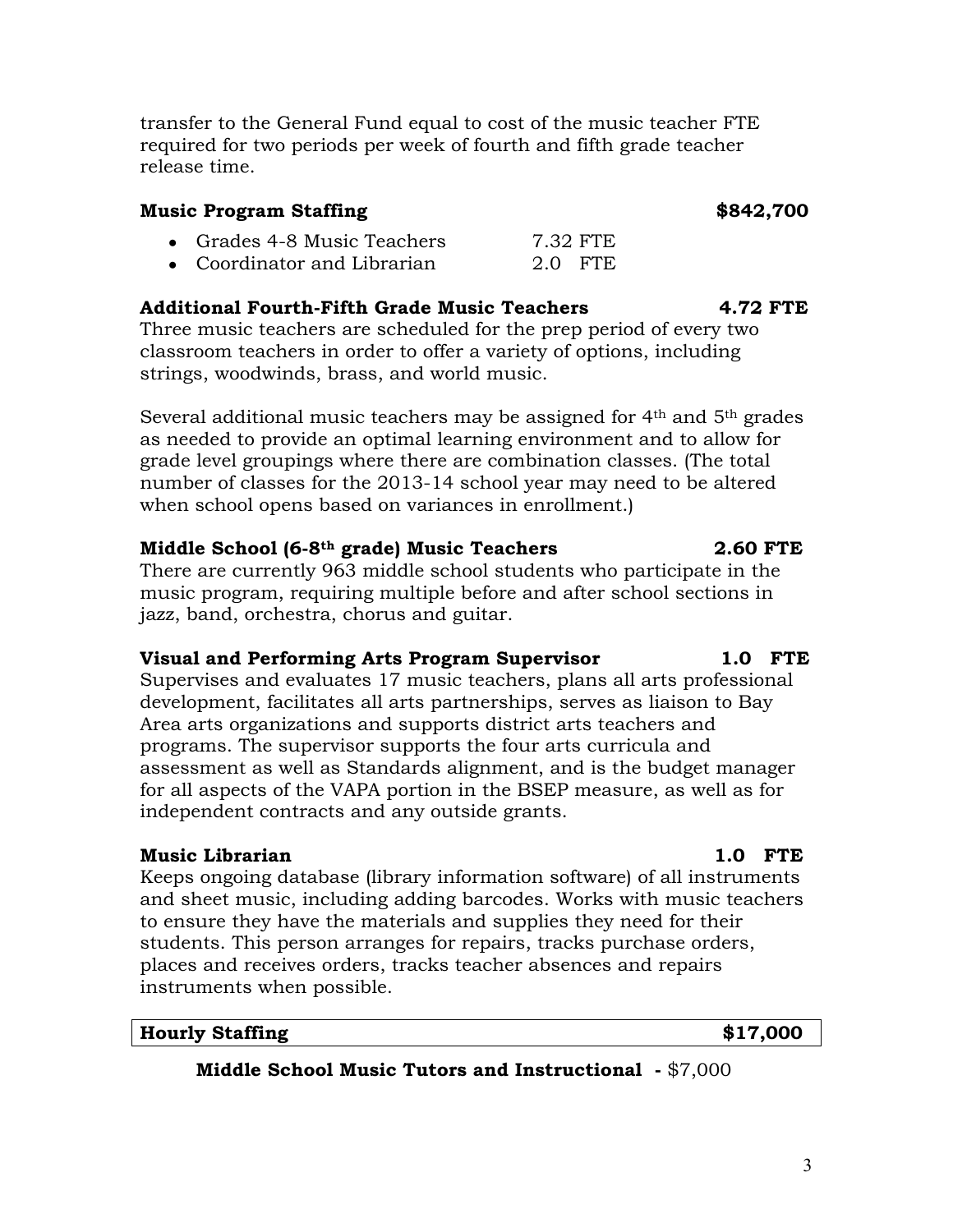Two Instructional Specialists and four tutors provide individual and small group instruction to orchestra and band students by coaching chamber music groups and reinforcing classroom learning in small group settings.

## **Teacher Substitutes for Special Events** - \$6,000

Substitutes for music teachers are necessary when those teachers attend Berkeley Symphony concerts, Cazadero Jumpstart Retreats, Arts on the Run, California Music Education Association student festivals and music conferences.

**Teacher Hourly for Performing Arts Rehearsals -** \$4,000 In order to properly staff and supervise 800 students rehearsing and performing in the annual Performing Arts Showcase, teachers are paid hourly for their weekend work time, approximately nine hours per teacher.

| Performing Arts Teachers for the Middle School |  | \$34,000 |
|------------------------------------------------|--|----------|
|                                                |  |          |

VAPA funds would continue to support performing arts courses in Dance and Jazz at the three middle schools. In 2012-13, the following after school classes were provided: at King: Dance Production; at Longfellow: Jazz Band; at Willard: Jazz Band. Approximately 105 students are served in three classes. Longfellow and Willard add .04 FTE from their PTA funds to support jazz class four days a week.

## **Professional Development & Arts Anchor Schools \$86,500**

## **Professional Development Workshops** - \$6,500

For the 22 BUSD arts teachers (K-8 visual arts and dance teachers and the K-12 music teachers), the recommendation is to continue to provide professional development on district-wide staff development days. In 2012-13 music teachers participated in workshops with Pamela Harrison-Small (Cultural Competency). Visual arts teachers participated in workshops by Constance Moore and Mariah Landers on the Studio Habits of Mind and new National Arts Core Standards. Dance teachers shared curriculum and arts integration strategies. Similar staff development workshops are scheduled for 2013-14.

### **Arts Anchor School Programs** - \$77,000

The Arts Anchor school program provides professional development in arts to K-8 classroom teachers, utilizing modeling and coaching to encourage classroom teachers to integrate the arts into their curriculum. Teachers at Arts Anchor schools design the professional development focus as a team and work with an arts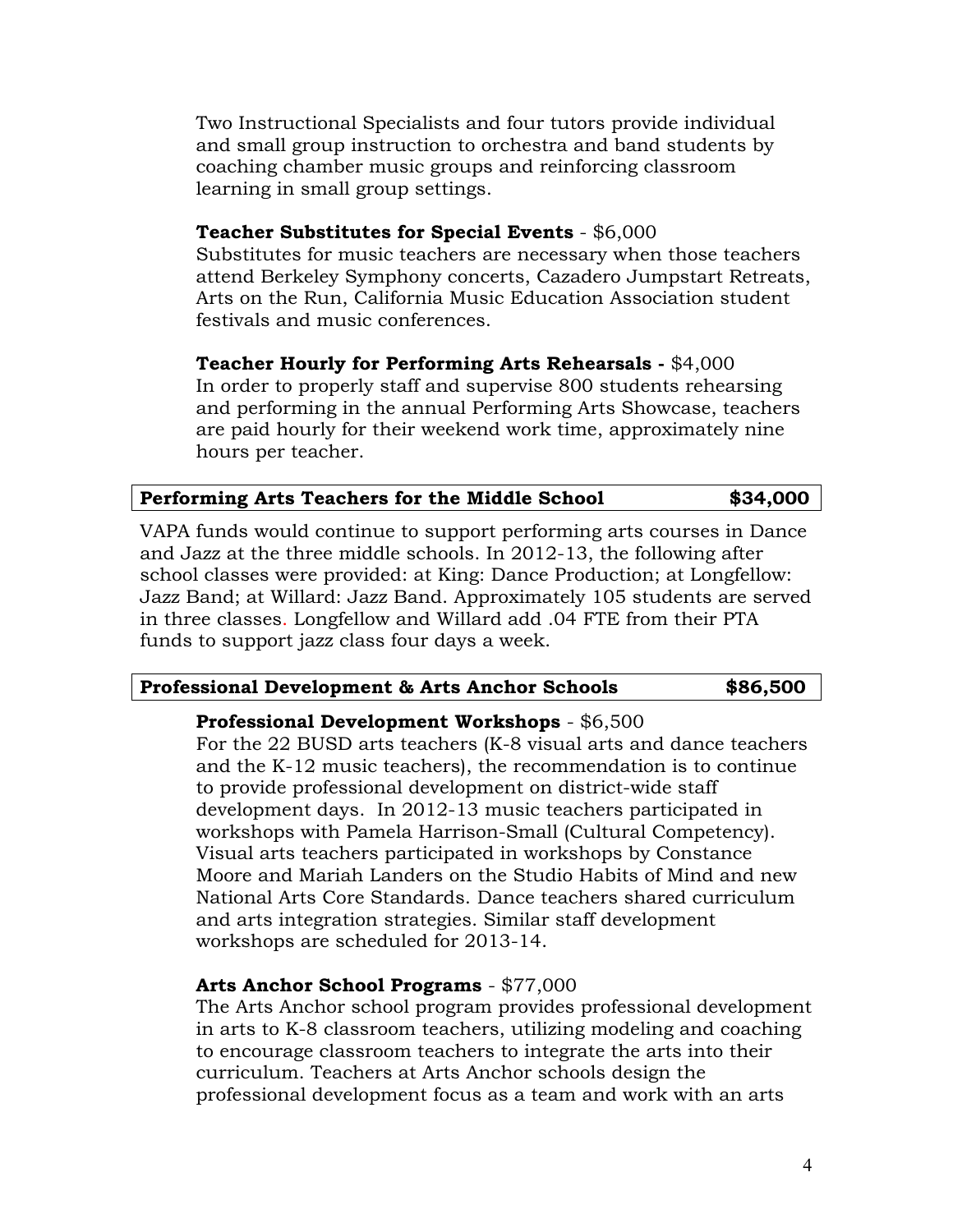provider or a certificated arts teacher to plan integrated arts lessons. Classroom modeling and coaching are essential to deepen learning and understanding for all students, as well as greater teaching proficiency of the teachers. At Longfellow the entire teaching staff has received instruction and coaching in Visual Thinking Strategies which uses careful close observation of works of art as a spring board for critical thinking and writing.

In 2013-14 eight elementary and one middle school plan to participate in the Arts Anchor program. Principals and teachers report a new level of confidence among classroom teachers in undertaking arts integration on their own. Classroom teachers eagerly choose curriculum and an art focus for the year. Dance and class plays have become "something we do at this school" and student displays throughout the school express the "student as artist" vision.

### **Instruments and VAPA Instructional Materials \$118,900**

### **Instruments**- \$74,000

The music program provides musical instruments to all fourth to eighth grade music students. Berkeley is one of the few California school districts that loans instruments so that students of all financial levels have equal access to the program. In addition, students are supplied with music method books and workbooks, recorders, reeds, strings, all instrument accessories and sheet music, and classrooms are outfitted with music stands, music carts and music storage units. Instruments are repaired as needed and new ones purchased to replace those that are beyond repair. \$45,000 is budgeted for instrument purchases, and \$29,000 for repairs, tuning and moving.

### **Materials** - \$44,900

The music library collection will continue to be expanded in 2013- 14, to help students develop as musicians. As the number of students enrolled in music classes continues to grow at the middle schools (by over 220 students in 2012-13) so does the need for additional instruments, repairs and instructional materials. As the students become more proficient, more sophisticated instruments must be provided. \$37,000 is budgeted for music materials and supplies, and \$6,000 for drama production materials. The balance of the budget is printing and memberships, \$1,900.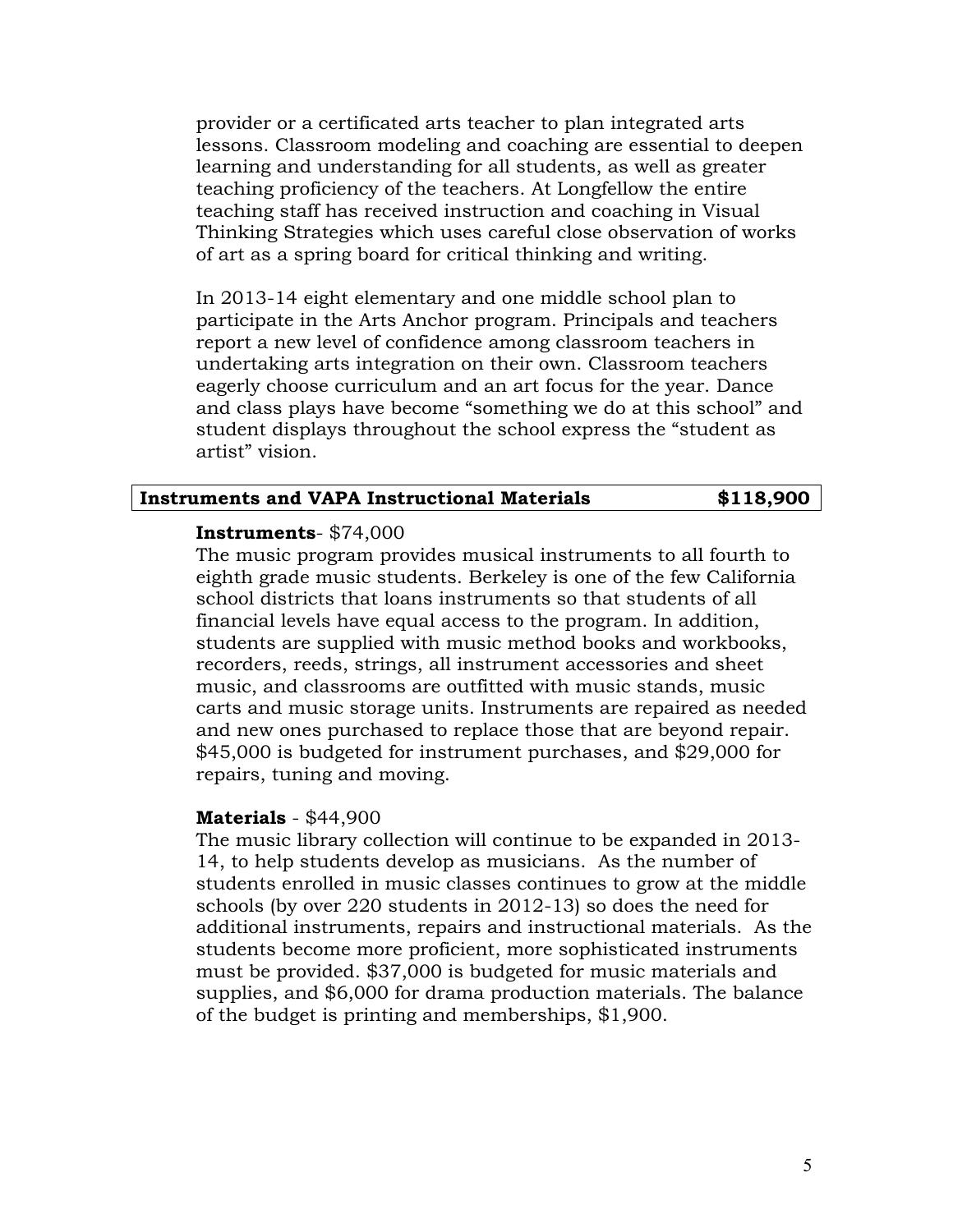# **Mileage for Music Teachers; Festival Participation \$8,000**

Mileage reimbursement is needed for the elementary and middle school music teachers, who travel between three or four schools a day and five to seven schools during the course of the week.

Middle school teachers understand the tremendous educational opportunity provided by participation in local chorus, band and orchestra festivals. Students play for adjudicators who give the chorus, band or orchestra a score with comments. In addition, guest conductors work with the ensembles in clinics. The registration fees are covered and teachers raise funds for the buses to transport students.

## **Performances and Exhibitions 62,550 kg**  $\bullet$  2,550

BUSD participates in March IS Art Education Month each year with a variety of special events. The VAPA Department presents the Performing Arts Showcase, an afternoon of grades 5-12 music at the Berkeley Community Theater. In March of 2013 over 800 students (an increase of 200 students from 2012) participated in Chorus, Orchestra, Band and Jazz ensembles by grade level. An enthusiastic audience of over 2,500 cheered the student musicians.

The Youth Arts Exhibition at the Berkeley Art Center takes place in alternate years; a dynamic show, *Reflect and Express* was on display in March and April 2013.

In early 2013, several busloads of Berkeley High School performing arts students traveled to the three middle schools, to present a 50 minute sampler of the dance, drama, vocal and instrumental music opportunities at Berkeley High School to the eighth grade students, who would soon be registering for their ninth grade classes at BHS. Experiencing the many options available for participation in the arts at BHS supports students in their transition from middle school to high school. VAPA monies support the custodians for Performing Arts Showcase and the Arts Bus.

# **Collaborative Partnerships \$10,400**

This VAPA budget includes \$10,000 to support the Berkeley Symphony Orchestra program at the eleven K-5 schools and \$400 to support Cal Performances in the classroom workshops. BUSD is fortunate to have the support of strong local arts organizations with which there are ongoing partnerships to provide opportunities for our students. As in past years, it is expected that in 2013-14 BUSD elementary schools will take part in the educational program conducted by the Berkeley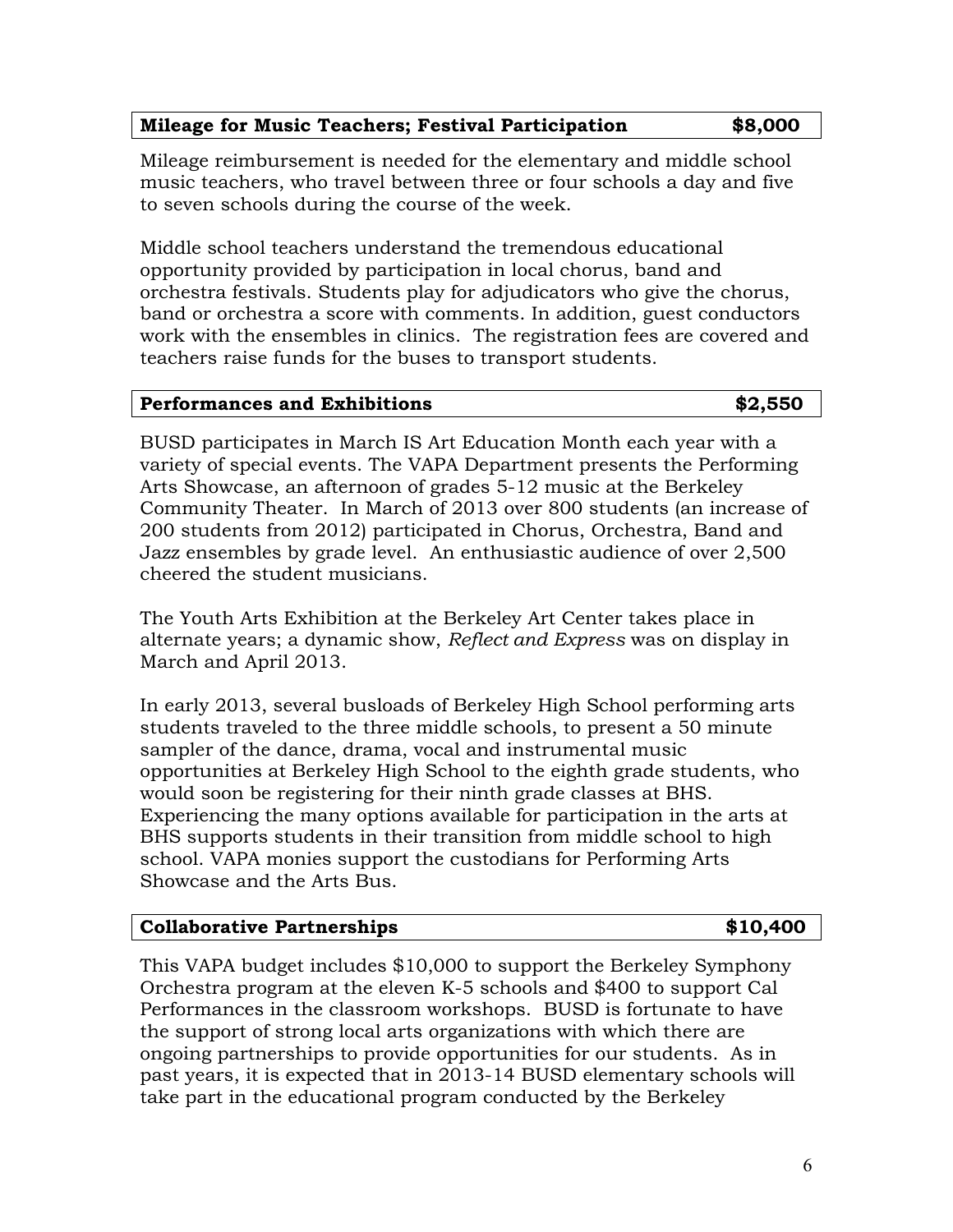Symphony Orchestra (BSO), which involves the Symphony visiting the schools in the fall to present a *Meet the Symphony* concert, BSO musicians visiting K-5 classrooms, and *I Am a Performer* concerts at many schools.

Teachers will also be able to attend workshops and have guest artists visit their classes in conjunction with "School Time Performances" at Cal Performances. Teacher hourly and subs compensation for these activities are included in the Staffing total.

## **Budget Summary:**

| <b>BSEP Allocation for FY 2012-13</b>      | \$1,489,980 |
|--------------------------------------------|-------------|
| Projected 2011-12 Carryover                | 288,000     |
| <b>Total BSEP Resources</b>                | \$1,777,980 |
| <b>Projected Expenditures</b>              |             |
| Music Teacher transfer for GF Release Time | 424,400     |
| Music Teachers and Program Staffing        | 842,700     |
| Other Salary Expense (Tutors and Subs)     | 17,000      |
| Middle School Performing Arts              | 34,000      |
| Professional Development                   | 86,500      |
| Instruments and Instructional Materials    | 118,900     |
| Teacher Travel/Mileage Reimbursements      | 8,000       |
| Performing Arts Showcase, Arts Bus         | 2,550       |
| Collaborative Partnerships                 | 10,400      |
| Reserve for Personnel Variance             | 35,000      |
| Indirect Cost of $6.39\%/6.73\%$           | 106,297     |
| <b>Total Expenditures</b>                  | \$1,685,747 |
| <b>Estimated Fund Balance</b>              | \$92,233    |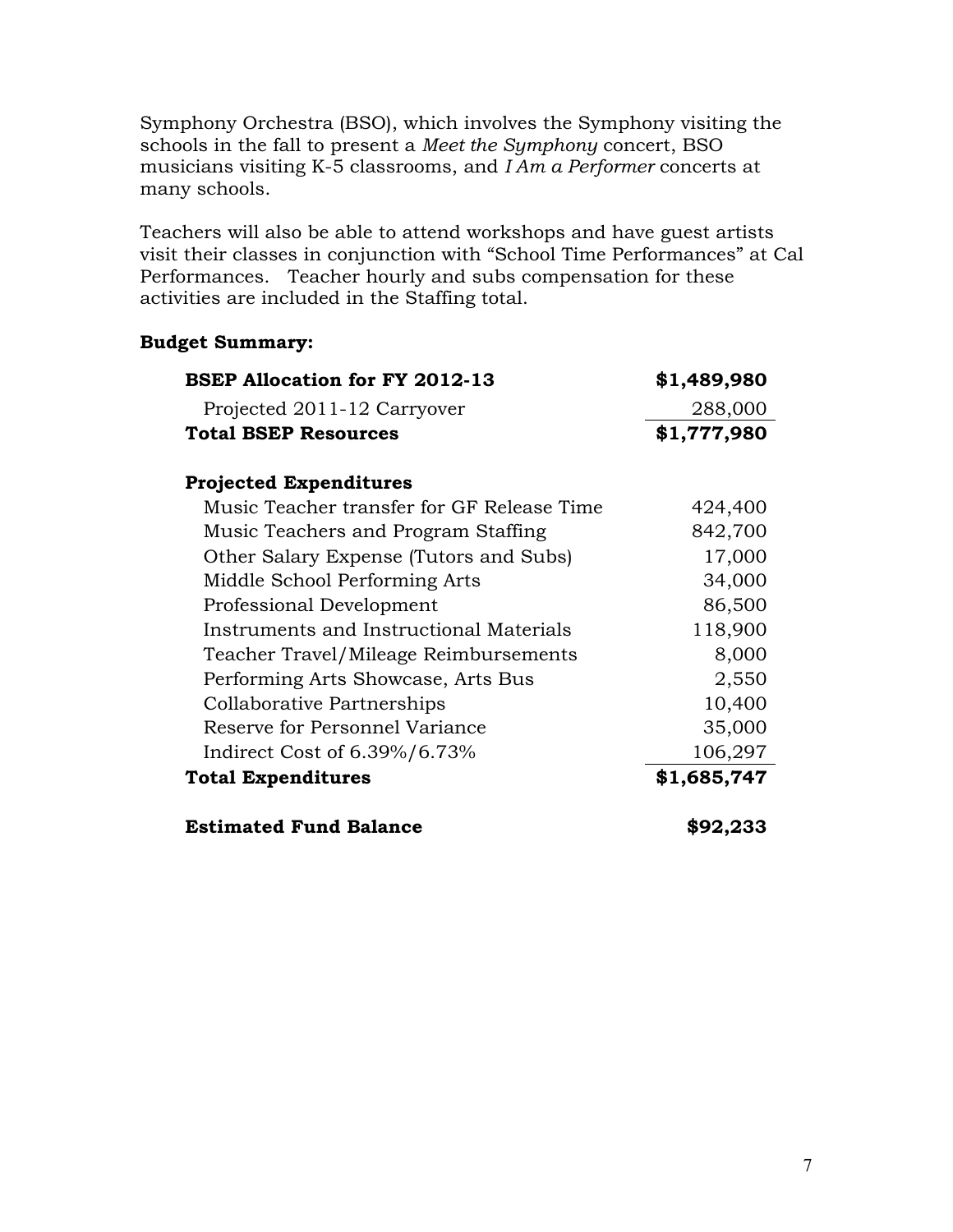## **APPENDIX Additional Support for Arts Programs in BUSD**

In addition to overseeing the programs directly supported by the BSEP/Measure A Funds for Music and VAPA (Resource 0853), the Program Supervisor of Visual and Performing Arts also works with a wide variety of organizations and other funding sources to bring additional opportunities to Berkeley students.

The Berkeley Public Education Foundation (BPEF) traditionally supports a number of arts projects proposed by individual teachers at all grade levels. School Governance Councils also have funded arts teachers and projects at several schools, and most school PTAs have provided arts funding. BPEF contributes \$15,000 per year to the Berkeley Symphony Music in the Schools program and \$1500 a year toward scholarships for students participating in the Cazadero Jumpstart retreats along with numerous small grants to teachers for arts projects in the classroom.

All eleven of the elementary schools provide arts teaching to students beyond the district wide music program. In 2011-12, four elementary schools used their first and/or second grades release time for music instruction and two of those elementary schools provided music for their Kindergarten students. Four elementary schools had part time certificated visual arts teachers and one school had a classified visual arts teacher. Two elementary schools had a certificated dance teacher and two elementary schools employ a classified dance teacher. One of those schools also employs a classified drama teacher.

Third grade students receive music instruction once each week during release time. The instructional focus for third grade is on ear training, rhythm and note reading using Orff pitched percussion instruments, recorders, and the voice. The cost of the  $3<sup>rd</sup>$  grade program (1.44 FTE) is paid by the General Fund for music teachers' salaries.

In addition, it is expected that funding from the BSEP Expanded Course Offerings (ECO) budget will also continue to support middle school performing arts in 2013-14. Using these funds, King's drama, music, and dance production teachers collaborated on a production of *The Jungle Book.* Willard continued an after school drama production class and Longfellow offered a zero period Modern Music class. In 2011-12 ECO funds provided 0.40 FTE for King, and 0.20 FTE each for Longfellow and Willard.

As previously mentioned, in the odd years the Berkeley Art Center sponsors the Youth Art Exhibition. K-8 student drawings, paintings and sculpture are displayed during March IS Art Education month at no cost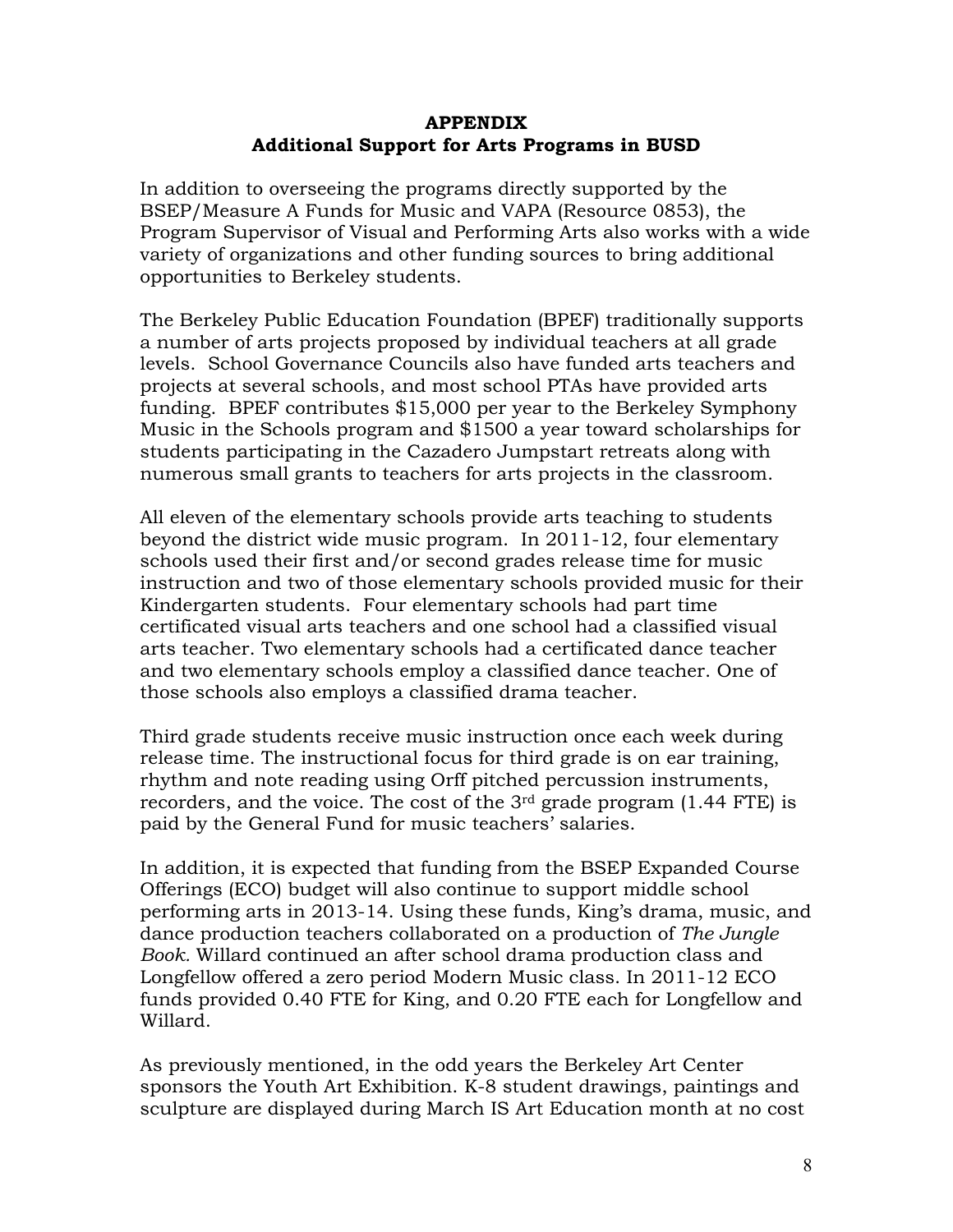to the district. The KALA Institute annually hosts a show of artwork created by Berkeley High School students.

Cal Performances at Zellerbach Hall, a partner with BUSD in the J F. Kennedy Performing Arts Center in Washington DC, Partners in Education Program, sponsors workshops for teachers connected with SchoolTime performances at Zellerbach. Participating teachers may arrange to have the workshop teaching artist(s) visit their classrooms. Cal Performances provides for reduced ticket prices to main stage performances for middle and high school students and arranges clinics with visiting artists.

In 2012-13 students and teachers were thrilled to see Gustavo Dudamel conduct the Simon Bolivar Symphony Orchestra of Venezuela in November after they had interacted with some of the young musicians in La Sistema who visited their classrooms. In February jazz musician Marcus Shelby visited the middle school jazz classes for clinics and the students then went to a performance by the Winton Marsalis Jazz at Lincoln Center Band.

Other organizations which provide enriching arts experiences for BUSD students are the Cypress String Quartet (in class workshops and performance tickets), East Bay Boys Choir (concerts at assemblies) and Berkeley Rep (classroom workshops for students). The Berkeley art Center stages a show of K-8 art work every other year and the UC art Museum collaborates with classroom teachers around student visits to the museum.

BUSD, the City of Berkeley and a consortium of Berkeley Arts Organization have applied to the Kenney Center for their *Any Given Child* Initiative. We have been tentatively accepted and await office word in May 2013. Once an official *Any Given Child* site, we will receive technical assistance to survey schools and arts organizations regarding existing arts programming and strategize ways to make the arts a part of the educational day for all students in the district.

The Music Connection (TMC) is a University of California at Berkeley student club, formed in 2006 to provide tutors for BUSD music classes during and after school. During the music release classes TMC students assist the music teachers by working with individuals and small groups of students on technique and as chamber groups. After school 70 TMC volunteers are working at the eleven elementary schools and the three middle schools offering individual lessons, small ensemble work and music theory. In addition, TMC arranges Cal Band and Orchestra Nights for the fifth graders and middle school students, where students participate in the rehearsal playing music at a comfortable level. TMC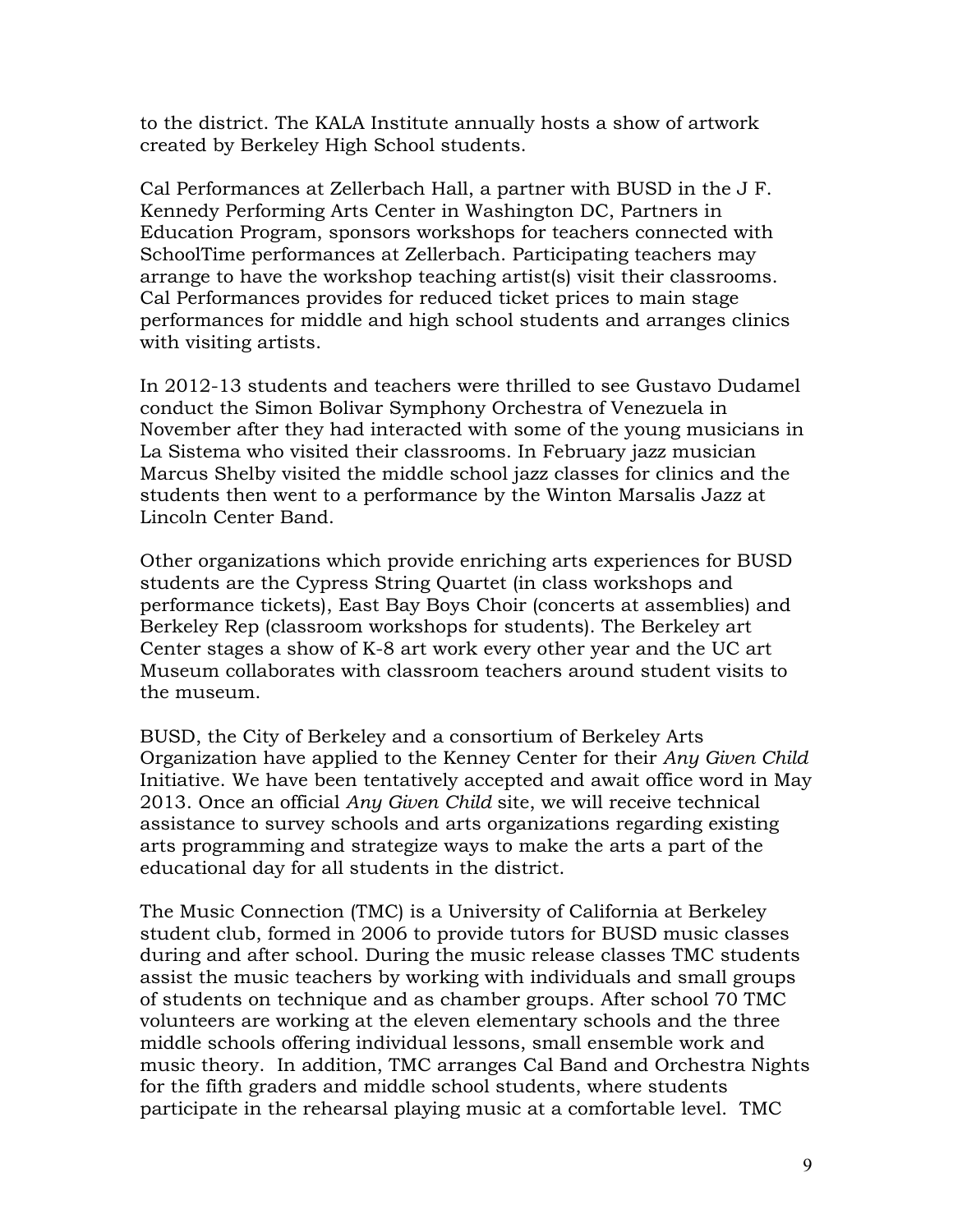raises all necessary funds. Parents and students alike have been thrilled with the musical progress students have made while participating in TMC classes. The Music Connection was recognized with an award for their work in Berkeley Unified in April 2012 by the Chancellor of UC Berkeley.